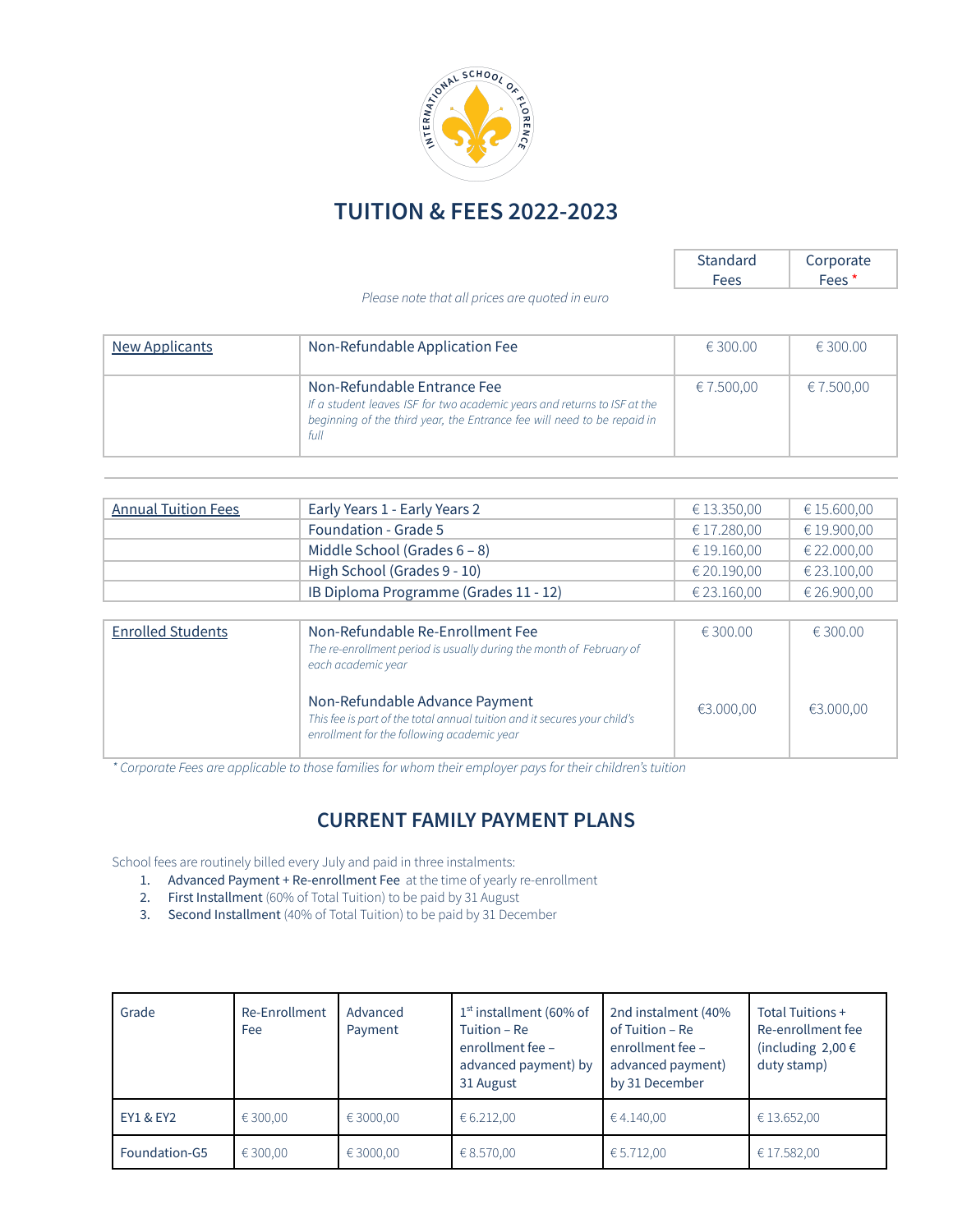| Middle School<br>$G6-G8$                    | € 300,00 | €3000,00  | €9.698,00   | € 6.464,00 | € 19.462,00 |
|---------------------------------------------|----------|-----------|-------------|------------|-------------|
| <b>High School</b><br>G9-G10                | € 300,00 | €3000,00  | € 10.316,00 | € 6.876,00 | € 20.492,00 |
| <b>IB Diploma</b><br>Programme<br>$G11-G12$ | € 300,00 | € 3000,00 | € 12.098,00 | € 8.064,00 | € 23.462,00 |

A payment plan may be agreed between a family and the Finance Director upon request. Please note that an additional 2€ (duty stamp) will be applied to each payment.

### **NEW FAMILY PAYMENT PLANS**

Please see the following school fees:

- 1. Application Fee due upon submitting an application
- 2. Entrance Fee to be paid within 15 days upon receipt of the official Acceptance Letter
- 3. First Installment (60% of Total Tuition) to be paid by 31 August
- 4. Second Installment: (40% of Total Tuition) to be paid by 31 December

| Grade                                     | <b>Application Fee</b><br>upon<br>submitting an<br>application | <b>Entrance Fee</b><br>within 15 days<br>upon receipt of<br>Official<br>Acceptance<br><b>Letter</b> | $1st$ installment (60% of<br>Tuition – Re<br>enrollment fee -<br>advanced payment) by<br>31 August | 2nd instalment (40%<br>of Tuition - Re<br>enrollment fee -<br>advanced payment)<br>by 31 December | Total Tuitions +<br>Re-enrollment fee<br>(including $2,00 \in$<br>duty stamp) |
|-------------------------------------------|----------------------------------------------------------------|-----------------------------------------------------------------------------------------------------|----------------------------------------------------------------------------------------------------|---------------------------------------------------------------------------------------------------|-------------------------------------------------------------------------------|
| <b>EY1 &amp; EY2</b>                      | € 300,00                                                       | €7500,00                                                                                            | € 8.012,00                                                                                         | €5.340,00                                                                                         | € 21.152,00                                                                   |
| Foundation-G5                             | € 300,00                                                       | €7500,00                                                                                            | € 10.370,00                                                                                        | €6.912,00                                                                                         | € 25.082,00                                                                   |
| Middle School<br>$G6-G8$                  | € 300,00                                                       | €7500,00                                                                                            | € 11.498,00                                                                                        | €7.664,00                                                                                         | € 26.962,00                                                                   |
| <b>High School</b><br>$G9-G10$            | € 300,00                                                       | €7500,00                                                                                            | € 12.116,00                                                                                        | €8.076,00€                                                                                        | € 27.992,00                                                                   |
| <b>IB Diploma</b><br>Programme<br>G11-G12 | € 300,00                                                       | €7500,00                                                                                            | €13.898,00€                                                                                        | €9.264,00                                                                                         | €30.962,00                                                                    |

A payment plan may be agreed between a family and the Finance Director upon request. Please note that an additional 2€ (duty stamp) will be applied to each payment.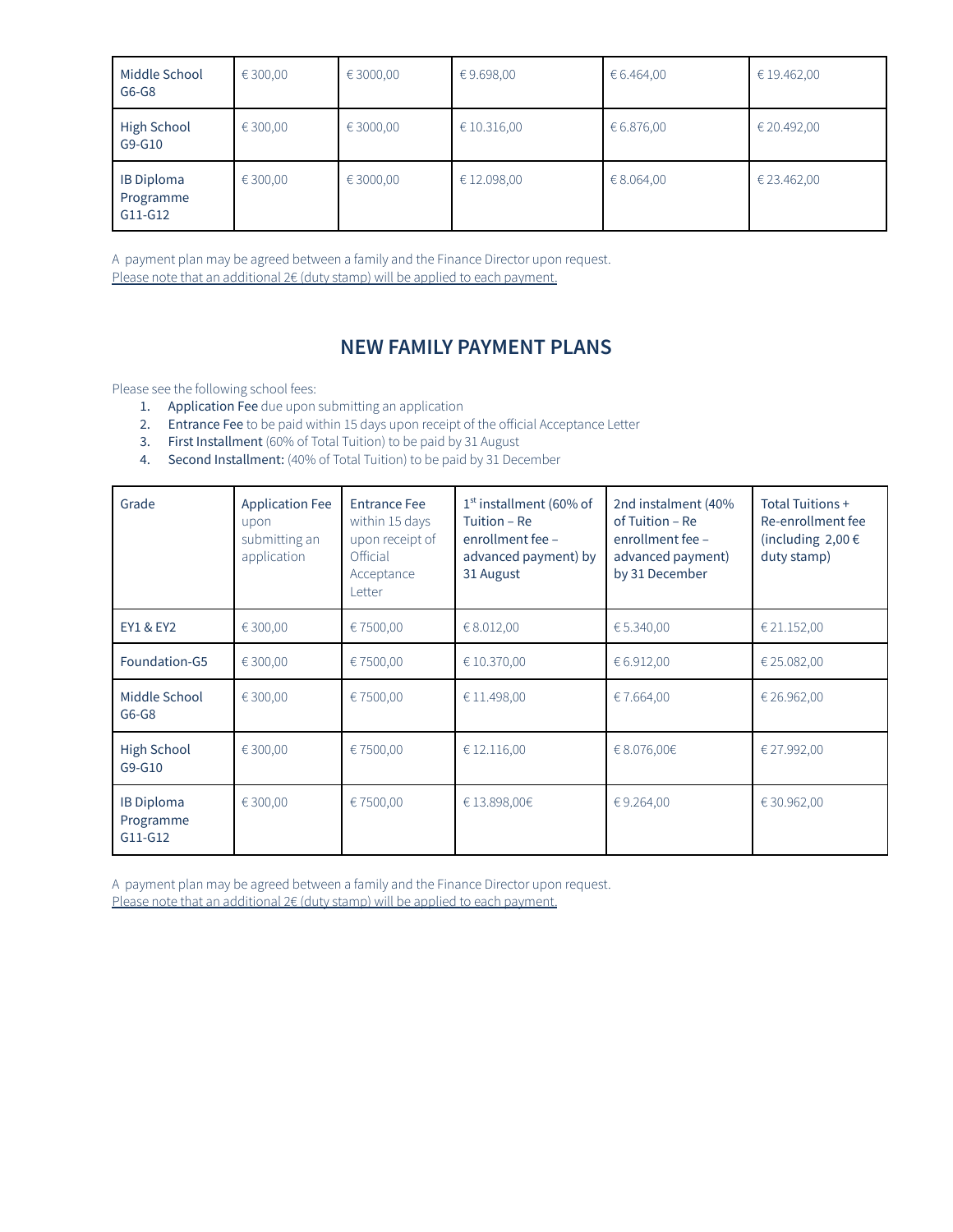# **TUITION & FEES INCLUDE**

| Junior School                                                                                         | Upper School                                                                                          |
|-------------------------------------------------------------------------------------------------------|-------------------------------------------------------------------------------------------------------|
| Transportation for planned local field trips                                                          | Transportation for planned local field trips                                                          |
| Transportation for planned sports tournaments                                                         | Transportation back to campus from sports facility (Grades<br>6-10) for PE classes                    |
| Cantabile Choir                                                                                       | The cost of orientation trips in September for students in<br>Grades $6 - 10$                         |
| Extra Curricular Activities Programme (ECA) - External activities<br>may be subject to a separate fee | Extra Curricular Activities Programme (ECA) - External activities<br>may be subject to a separate fee |
| Stationery and Textbooks                                                                              | <b>Textbooks</b>                                                                                      |
| One Yearbook per family                                                                               | One Yearbook per family                                                                               |
| Grade 5 Celebration                                                                                   | Grade 8 Celebration & Grade 12 Graduation Ceremonies                                                  |
|                                                                                                       | High School Careers Counseling Services                                                               |
|                                                                                                       | Final IB examination fees (any retake fees will be incurred by<br>the family)                         |

### **TUITION & FEES DO NOT INCLUDE**

Lunch service, private door-to-door van service, school uniforms & PE Kits are provided by external suppliers.

For further details, please contact [upperschooloffice@isfitaly.org](mailto:admin.gat@isfitaly.org) or [juniorschooloffice@isfitaly.org](mailto:admin.tav@isfitaly.org).

#### **IMPORTANT INFORMATION**

■1st Semester students only: Fees for attendance for the first semester only are 60% of annual tuition plus 100% of Application and Entrance Fee. The Entrance Fee is to be paid within 15 days upon receiving the Acceptance Letter. The tuition is to be paid by August 31.

Please note that if the school is not informed about your potential withdrawal one month before the beginning of the first semester, the 60% payment will still be required and If not received, a debt recovery procedure will be activated.

■2nd Semester students only: Fees for attendance for the second semester only are 60% of annual tuition plus 100% of Application and Entrance Fee. The Entrance Fee is to be paid within 15 days upon receiving the Acceptance Letter. The tuition is to be paid by December 31.

Please note that if the School is not informed about your potential withdrawal one month before the beginning of the second semester, the 60% payment will still be required and If not received, a debt recovery procedure will be activated.

Re-enrollment: In order to guarantee a space for your child/ren for the following school year, the Re-Enrollment fee and 1st installment (Advanced Payment) must be paid at the time of yearly re-enrollment, together with the first installment of the tuition fee.

Registration and annual re-enrollment are conditional upon individuals and families being in good standing with tuition and fees *payments, as well as the school and the values of our community.*